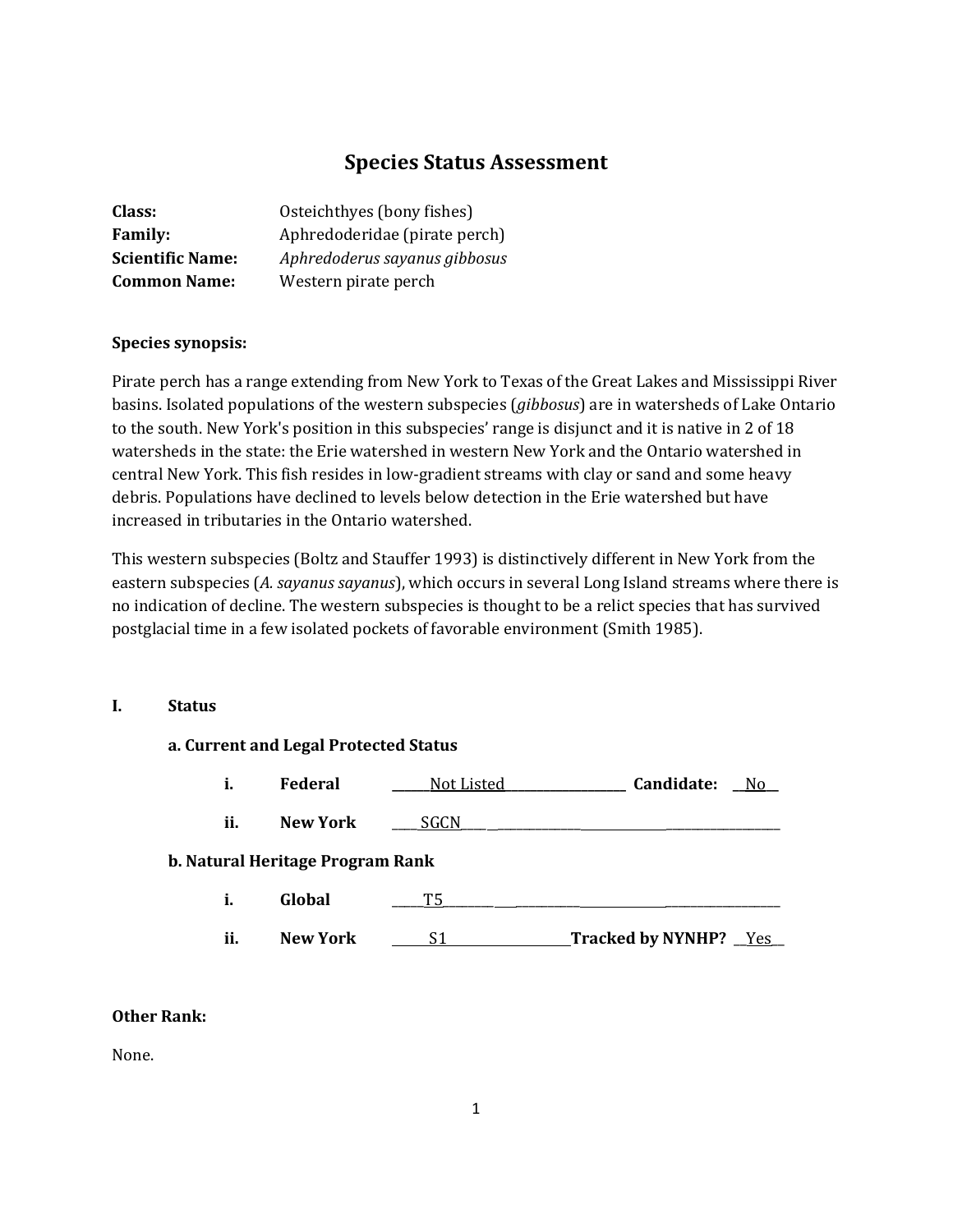#### **Status Discussion:**

Pirate perch is globally ranked as Stable. It has a large range in eastern and central North America and is common in Coastal Plain and other lowlands. This fish is very common in suitable habitat in much of its range.

# **II. Abundance and Distribution Trends**

- **a. North America**
	- **i. Abundance \_\_\_\_\_ declining \_\_\_\_\_increasing \_\_X\_\_\_ stable \_\_\_\_\_unknown ii. Distribution: \_\_\_\_\_ declining \_\_\_\_\_increasing \_\_X\_\_\_ stable \_\_\_\_\_unknown**

**Time frame considered:** Past 10 years or 3 generations (NatureServe 2012)

# **b. Regional**

**i. Abundance \_\_\_\_\_ declining \_\_\_\_\_increasing \_\_\_\_\_stable \_\_\_\_\_unknown ii. Distribution: \_\_\_\_\_ declining \_\_\_\_\_increasing \_\_\_\_\_stable \_\_\_\_\_unknown Regional Unit Considered:\_\_\_\_\_\_\_\_\_** Region 5 – Northeast **Time Frame Considered: \_\_\_\_\_\_\_\_\_\_\_\_\_\_\_\_\_\_\_\_\_\_\_\_\_\_ \_\_\_\_\_\_\_\_\_\_\_\_\_\_\_\_\_\_\_\_\_\_\_\_\_\_\_\_**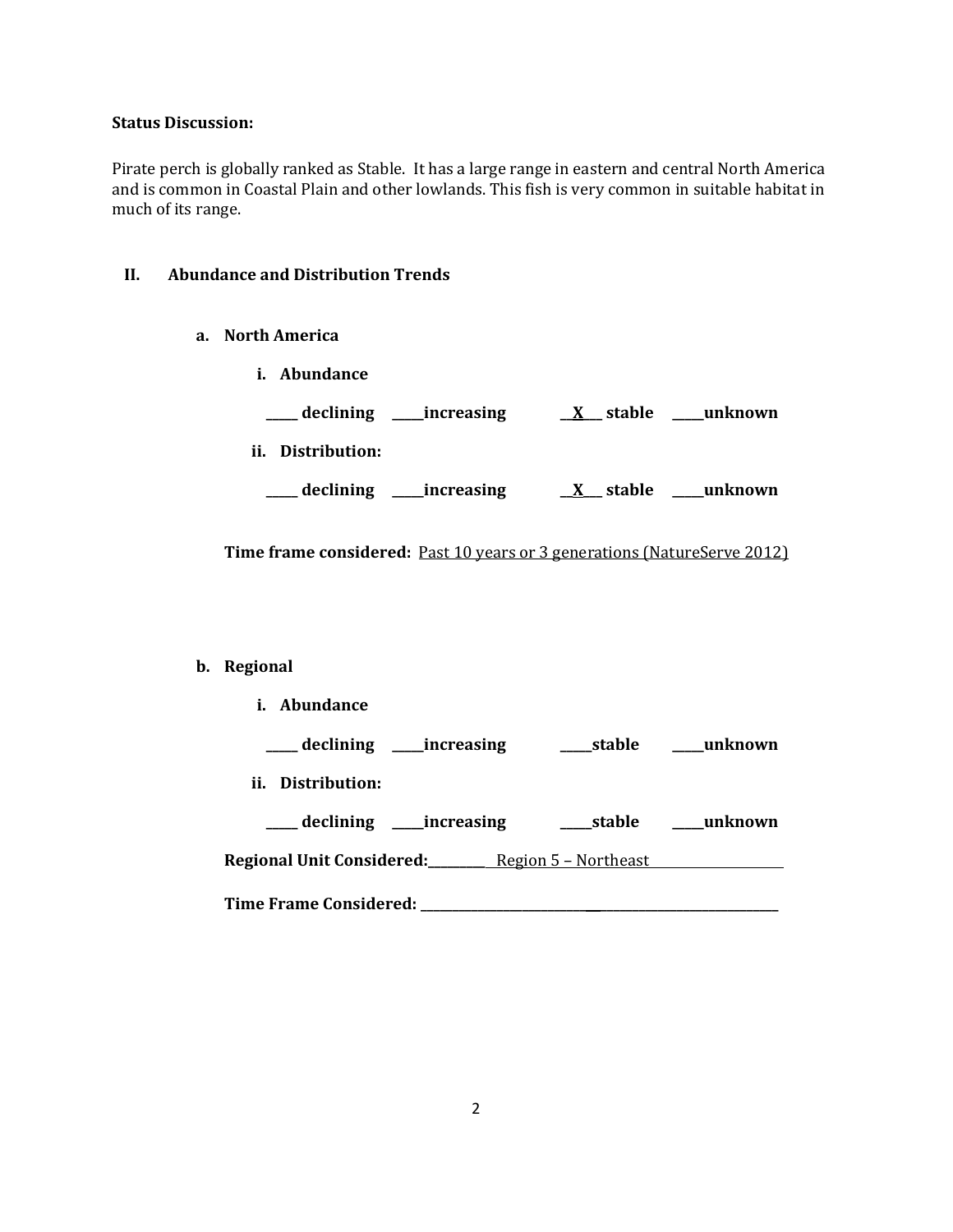**c. Adjacent States and Provinces**

| <b>CONNECTICUT</b>                                                          | Not Present $X_{-}$                                       | No data ______                                                              |
|-----------------------------------------------------------------------------|-----------------------------------------------------------|-----------------------------------------------------------------------------|
| <b>MASSACHUSETTS</b>                                                        | Not Present $X_{-}$                                       | No data ______                                                              |
| <b>ONTARIO</b>                                                              | Not Present $X_{-}$                                       | No data $\frac{1}{\sqrt{1-\frac{1}{2}}\cdot\frac{1}{\sqrt{1-\frac{1}{2}}}}$ |
| <b>QUEBEC</b>                                                               | Not Present $X_{-}$                                       | No data ______                                                              |
| <b>VERMONT</b>                                                              | Not Present $X_{-}$                                       | No data $\_\_\_\_\_\_\_\_\_\_\_\_\$                                         |
| <b>NEW JERSEY</b>                                                           | Not Present _______                                       | No data _______                                                             |
| i. Abundance                                                                |                                                           |                                                                             |
|                                                                             | ___ declining ____ increasing ______ stable ___ X_unknown |                                                                             |
| ii. Distribution:                                                           |                                                           |                                                                             |
|                                                                             |                                                           |                                                                             |
|                                                                             |                                                           |                                                                             |
| PENNSYLVANIA                                                                |                                                           |                                                                             |
| i. Abundance                                                                |                                                           |                                                                             |
|                                                                             | ___ declining ____increasing ______stable _____X_unknown  |                                                                             |
| ii. Distribution:                                                           |                                                           |                                                                             |
|                                                                             |                                                           |                                                                             |
|                                                                             |                                                           |                                                                             |
| Listing Status: ____________ Not Listed-presumed extirpated ___ SGCN? __ No |                                                           |                                                                             |

\*Classifications in other neighbor states include endangered and SGCN in Ohio (S1).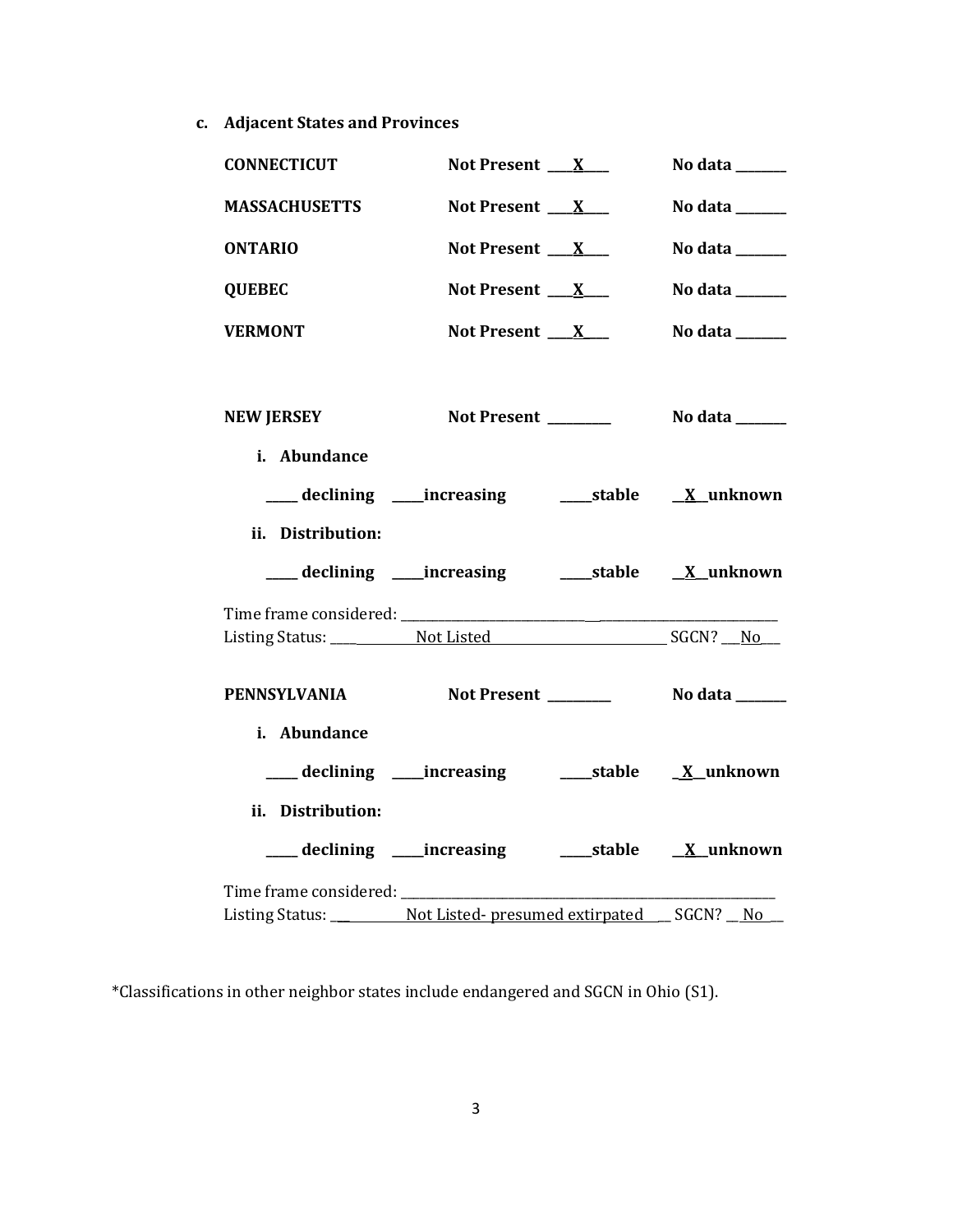| d. NEW YORK                                   | No data ______                                                              |
|-----------------------------------------------|-----------------------------------------------------------------------------|
| i. Abundance                                  |                                                                             |
|                                               | $\frac{1}{1}$ declining _____ increasing $\frac{X}{X}$ stable _____ unknown |
| ii. Distribution:                             |                                                                             |
| ____ declining _____ increasing               | $X$ stable _____ unknown                                                    |
| Time frame considered: Time frame considered: |                                                                             |

#### **Monitoring in New York.**

Monitoring programs are carried out by the NYSDEC Rare Fish Unit, 1998-2012.

#### **Trends Discussion:**

The short-term trend for pirate perch is thought to be relatively stable (NatureServe 2012). In New York, pirate perch has historically been found in 14 (still in 6) waters and it has been extirpated from one of the two watersheds. It is very difficult to assess at low abundance levels, and much remains mysterious about its occurrences. There have been somewhat stable but low levels of catches (as % frequency occurrence) in comprehensive stream surveys of the Ontario watershed, of about 2% in the 1930s and 2000s. Contrasting this is its absence from tributaries of Lake Erie/Niagara, and it appears to be extirpated there. This trend causes concern for this subspecies.

The distribution of this species among sub-basins (HUC 10) within the 2 watersheds has changed, with records from fewer units in the Erie but more in the Ontario watersheds in the recent period. Overall there are records from 9 of the units for all time periods, and from recent times there are 4 fewer units and 4 newer units. Statewide, the number of individual site records for this western subspecies has been 63 for all time periods, 28 in the last 30 years, and 28 catches since 1993.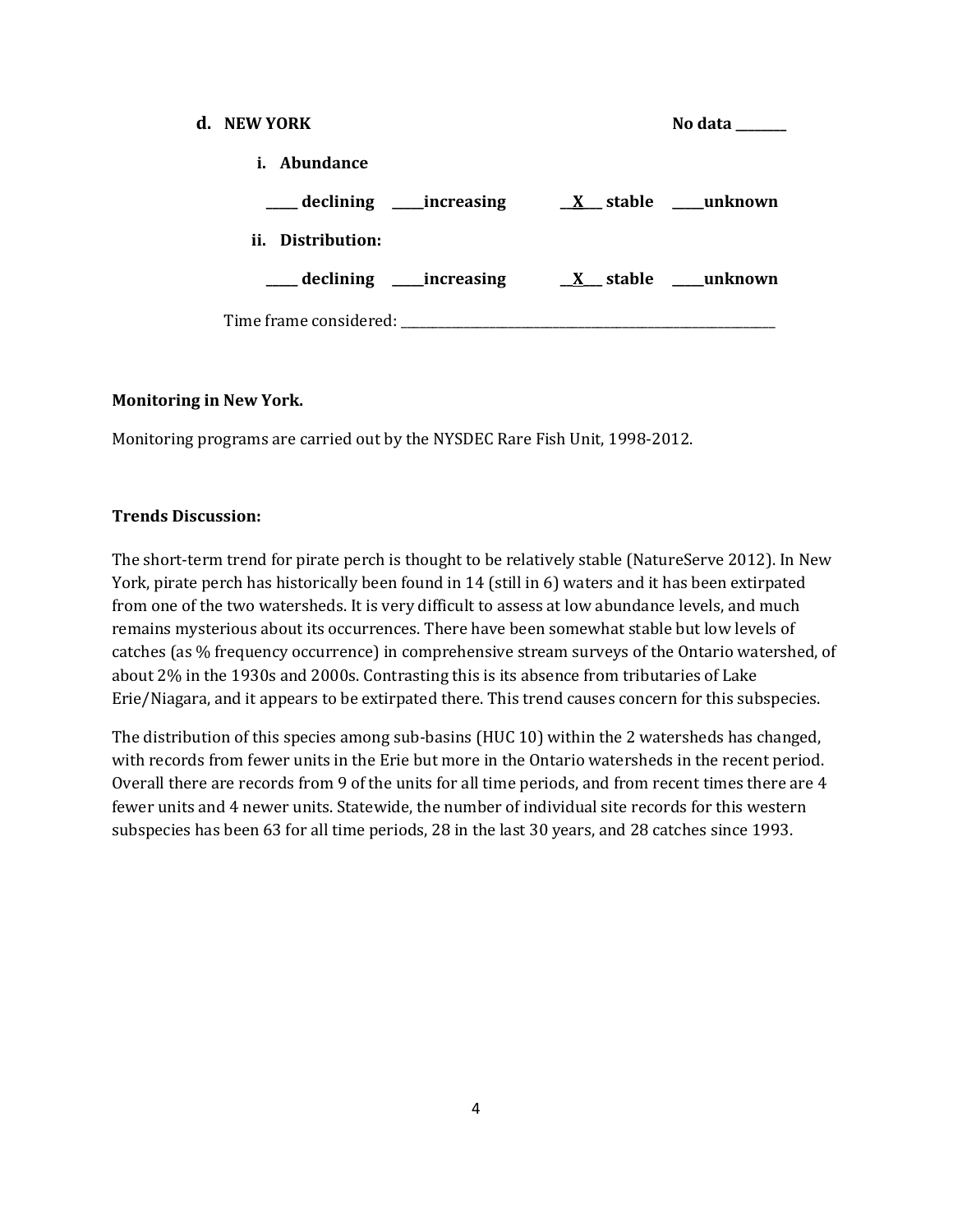

**Figure 1**. U.S. distribution of pirate perch (both subspecies) by watershed. (NatureServe 2012).



**Figure 2.** Pirate perch, western subspecies, distribution in New York, depicting fish sampled before 1977 and from 1977 to current time, shown with the corresponding HUC-10 units where they were found and the number of records.

|                       | Total #<br><b>HUC10</b> | <b>Early only</b> | <b>Rec only</b> | <b>Early &amp; Recent</b> |
|-----------------------|-------------------------|-------------------|-----------------|---------------------------|
| Lake Erie - Niagara R |                         |                   |                 |                           |
| Lake Ontario          |                         |                   | 4               | N                         |
| sum                   | 13                      | 4                 | 4               | C                         |

**Table 1.** Records of rare fish species in hydrological units (HUC-10) are shown according to their watersheds in early and recent time periods (before and after 1977) to consider loss and gains. Further explanations of details are found in Carlson (2012).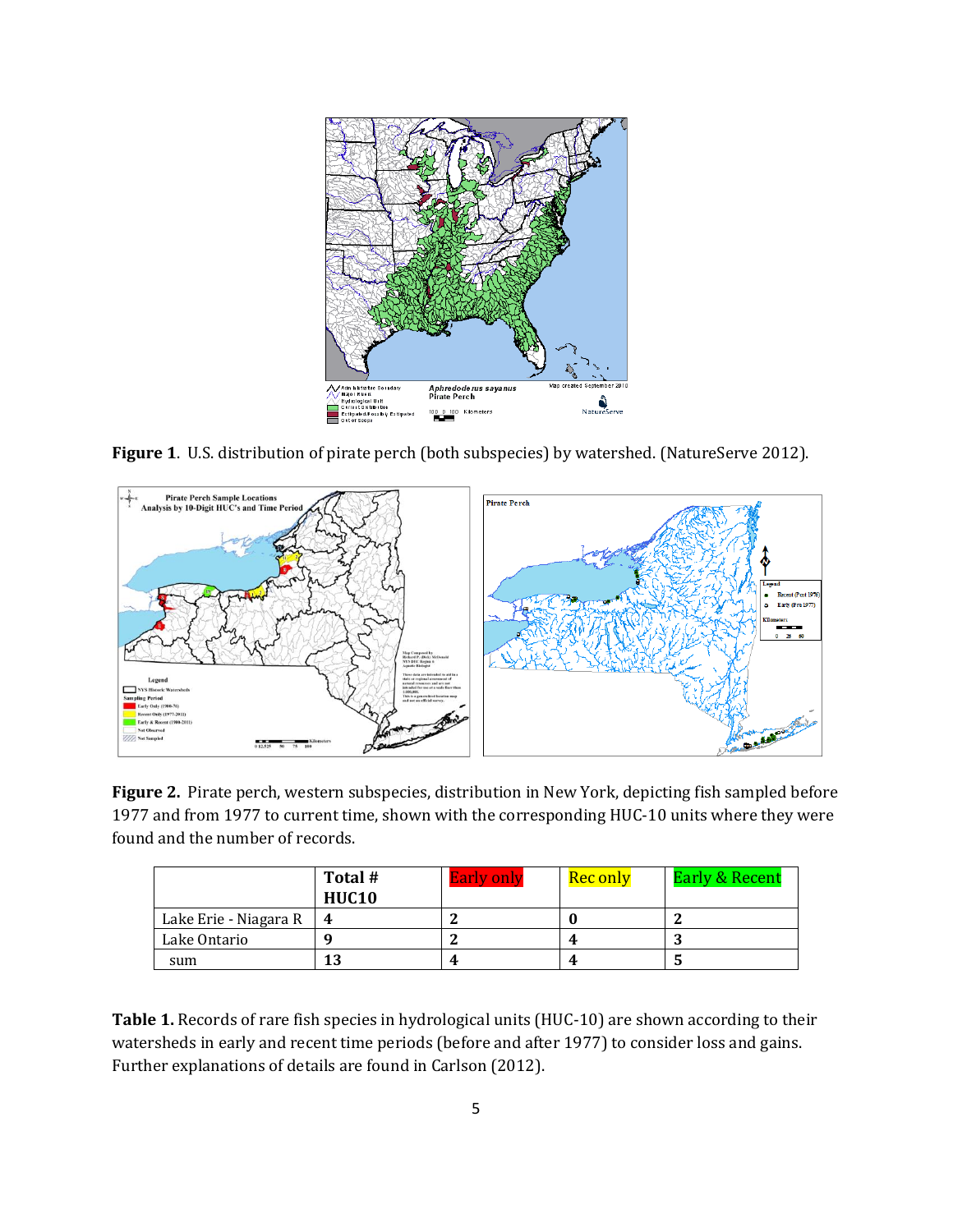#### **III. New York Rarity, if known:**

| Historic      | # of Animals | # of Locations | % of State             |
|---------------|--------------|----------------|------------------------|
| prior to 1977 |              |                | <u>2/18 watersheds</u> |
| prior to 1980 |              |                |                        |
| prior to 1990 |              |                |                        |

#### **Details of historic occurrence:**

In early surveys from 1928-39, pirate perch were collected in proximity to Lake Ontario in South (Sandy) Pond, Sodus Bay, West Creek, Salmon Creek, Buttonwood Creek, Cayuga Creek (Niagara Co.) and Bergholz Creek in 1928 (Figure 2). Another western location is Muddy Creek and perhaps the nearby Silver Creek, but this latter one appears to not be substantiated (Lee et al. 1980). The eastern subspecies (sayanus) is captured on Long Island (map by Smith 1985).

| Current           | # of Animals | # of Locations | % of State      |
|-------------------|--------------|----------------|-----------------|
| <b>Since 1977</b> |              |                | 1/18 watersheds |

# **Details of current occurrence:**

The recent collections of the western subspecies are from Buttonwood Creek, Sterling Creek (near Fair Haven, and only from 1997-99), Lakeview Pond (2004-07), Black Pond (2005-07), Stony Creek mouth (2004) and East Bay (2008). Sampling for this species has been attempted without success in the other areas like Lake Ontario bays of Salmon Creek (Monroe Co., last caught in 1939) and South (Sandy) Pond (last caught here in 1962, Cornell Univ. collection) and Niagara River areas including Cayuga Creek. It can possibly be caught in other of these bays, but the present count of 6 locations compares favorably to 5 historic locations (assuming West, Salmon and Buttonwood creeks shared a common population). Unfortunately, one watershed (Erie Niagara) is no longer inhabited. These New York areas are distantly separated from the Midwest range.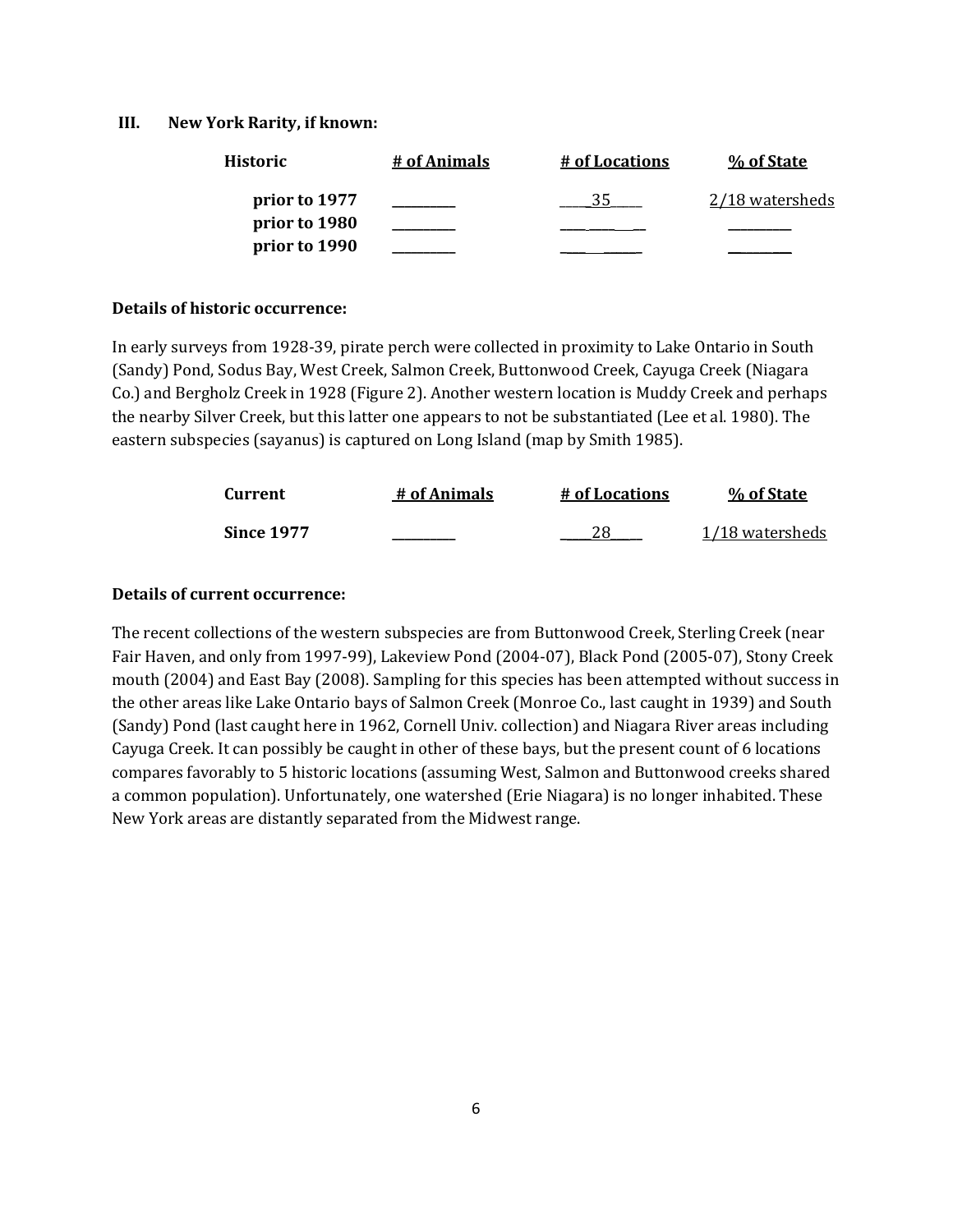#### **New York's Contribution to Species North American Range:**

| % of NA Range in New York   | <b>Classification of New York Range</b> |  |
|-----------------------------|-----------------------------------------|--|
| <sub>__</sub> 100 (endemic) | <b>Core</b>                             |  |
| $-76-99$                    | ___ Peripheral                          |  |
| 51-75                       | $\underline{X}$ Disjunct                |  |
| 26-50                       | Distance to core population:            |  |
| $X_{-}$ 1-25                | 200 mi                                  |  |

# **III. Primary Habitat or Community Type:**

**1.** Small River, Low-Moderate Gradient, Moderately Buffered, Neutral, Transitional Cool

- **2.** Eutrophic Pond
- **3.** Backwater Slough
- **4.** Headwater/Creek

# **Habitat or Community Type Trend in New York:**

| _Declining_X_Stable                     | <b>Increasing</b> | Unknown |
|-----------------------------------------|-------------------|---------|
| Time frame of decline/increase: _______ |                   |         |
| <b>Habitat Specialist?</b>              | X Yes             | No      |
| <b>Indicator Species?</b>               | <b>Yes</b>        | No      |

#### **Habitat Discussion:**

Pirate perch live in quiet water areas of creeks and rivers, backwaters, swamps and vegetated sloughs with soft bottoms and abundant aquatic plants, organic debris, and other cover. During the summer they are often found under logs or debris and in winter they partially bury themselves in sand. The habitat of Buttonwood Creek is described briefly in Haynes (1987, 1994). An environmental impact statement was prepared in 1994 to assure their protection during bridge rebuilding.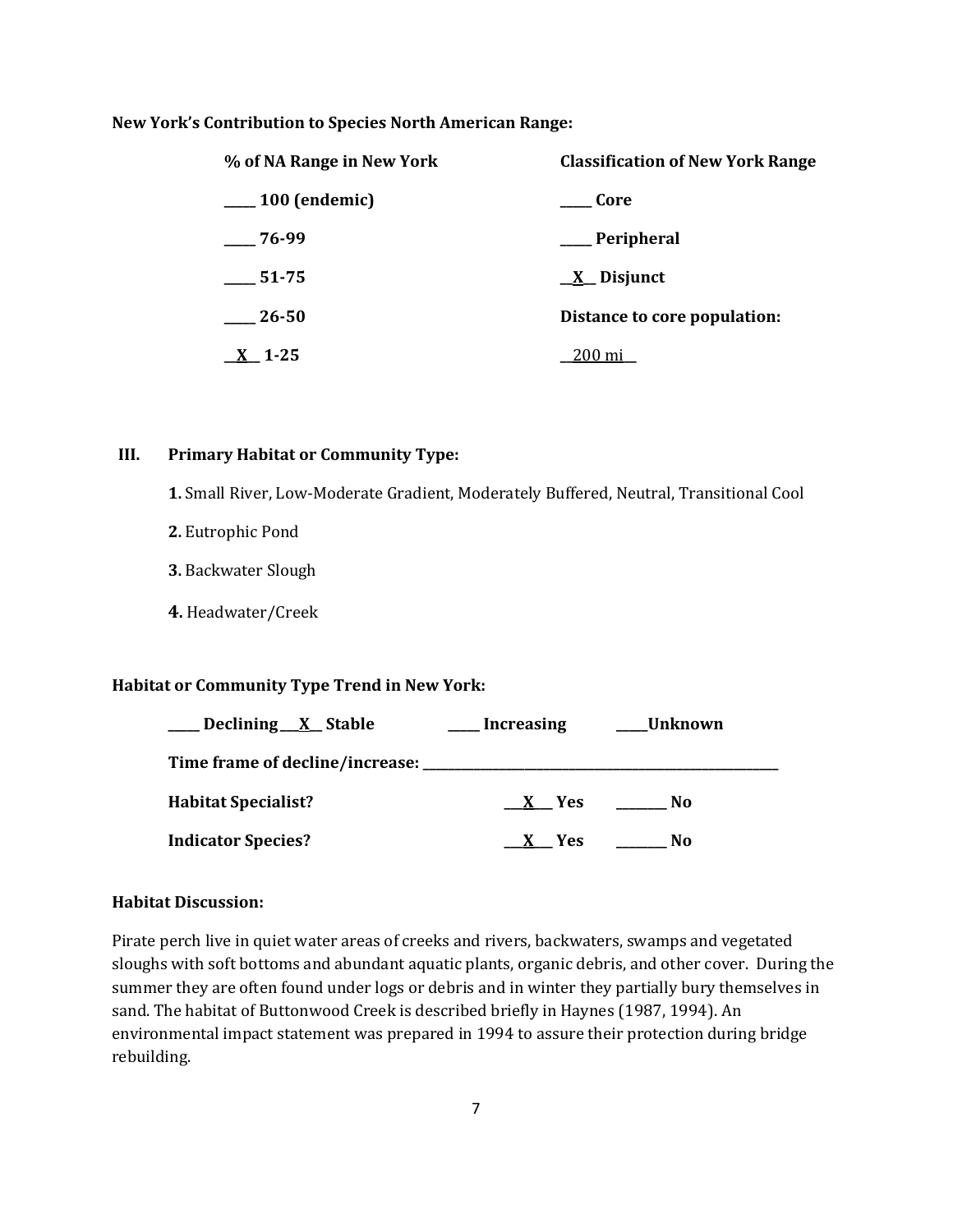**IV. New York Species Demographics and Life History**

**\_\_X\_\_\_ Breeder in New York**

**\_\_X\_\_ Summer Resident**

**\_\_ X\_\_ Winter Resident**

**\_\_\_\_\_ Anadromous**

**\_\_\_\_\_ Non-breeder in New York**

**\_\_\_\_\_ Summer Resident**

**\_\_\_\_\_ Winter Resident**

**\_\_\_\_\_ Catadromous**

**\_\_\_\_\_ Migratory only**

**\_\_\_\_\_Unknown**

# **Species Demographics and Life History Discussion:**

Living 3-4 years, pirate perch has a relatively short life span. This species spawns in late spring (Werner 2004).

# **V. Threats:**

Concerns for this species relate only to the western subspecies. Most bays of Lake Ontario are affected by residential development and habitat loss may be a concern. Western pirate perch might be vulnerable to temperature warming as they are restricted to cooler areas.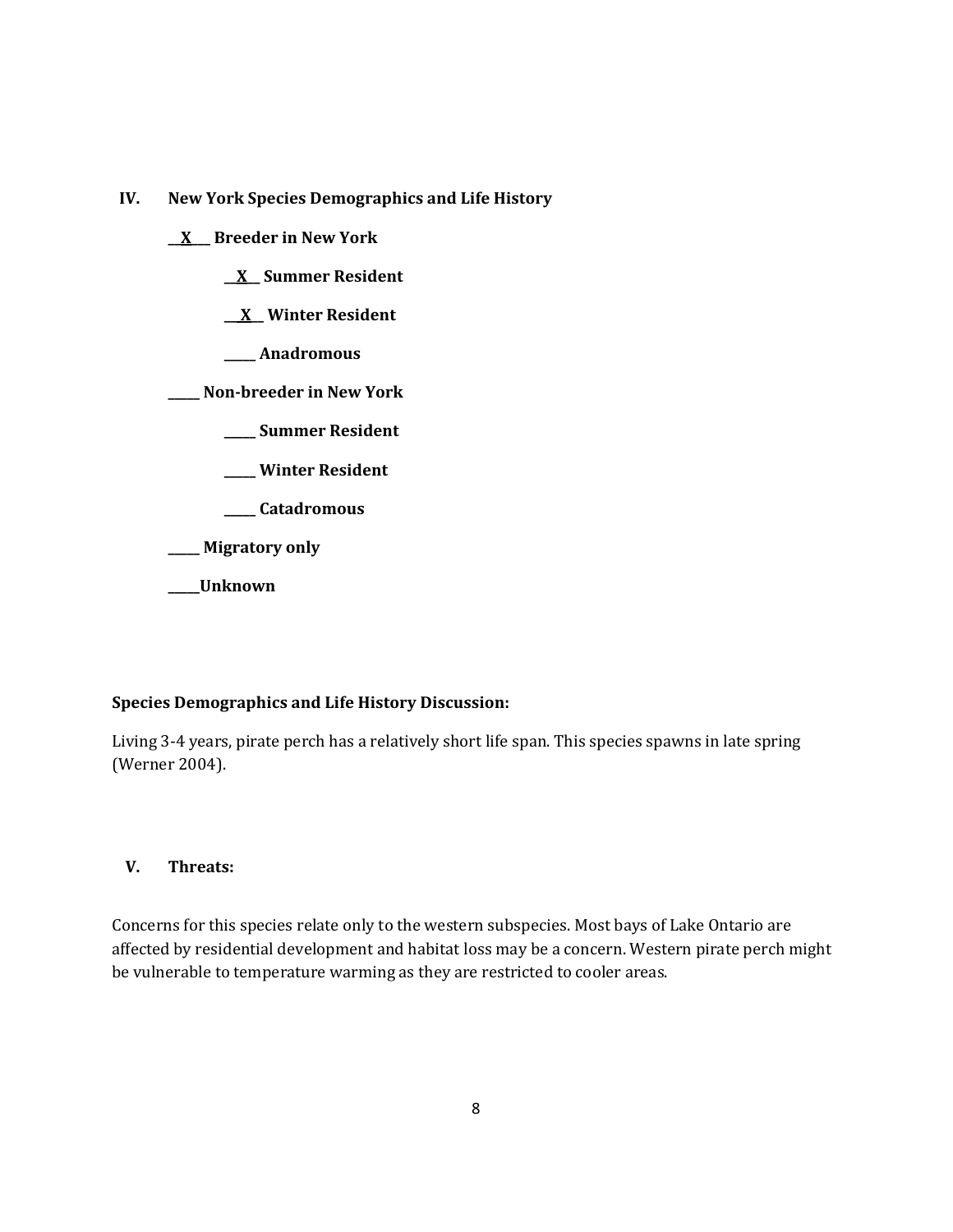# **Are there regulatory mechanisms that protect the species or its habitat in New York?**

**\_\_\_\_\_\_ No \_\_\_\_\_ Unknown \_\_\_X\_\_ Yes** 

The Protection of Waters Program provides protection for rivers, streams, lakes, and ponds under Article 15 of the NYS Conservation Law.

# **Describe knowledge of management/conservation actions that are needed for recovery/conservation, or to eliminate, minimize, or compensate for the identified threats:**

Conservation actions following IUCN taxonomy are categorized in the table below.

| <b>Conservation Actions</b> |                                         |  |
|-----------------------------|-----------------------------------------|--|
| <b>Action Category</b>      | <b>Action</b>                           |  |
| Land/Water Protection       | Resource/Habitat Protection             |  |
| Land/Water Management       | Habitat/Natural Process Restoration     |  |
| Law/Policy                  | Policy/Regulation Change/Implementation |  |

The Comprehensive Wildlife Conservation Strategy (NYSDEC 2005) includes recommendations for the following actions for the western pirate perch.

# **Habitat Research:**

---- Research habitat requirements for this species in tributaries of Lake Ontario.

# **Population Monitoring:**

---- There should be more surveys on bays of Lake Ontario and the nearby streams for this species.

#### **VI. References:**

Becker, G.C. 1983. Fishes of Wisconsin. Univ. Wisconsin Press, Madison. 1052 pp

Becker, H.R. 1923. The habitat of *Aphredoderus sayanus*. Occas. Pap. Mus. Zool. Univ. Mich. No. 138:1-4.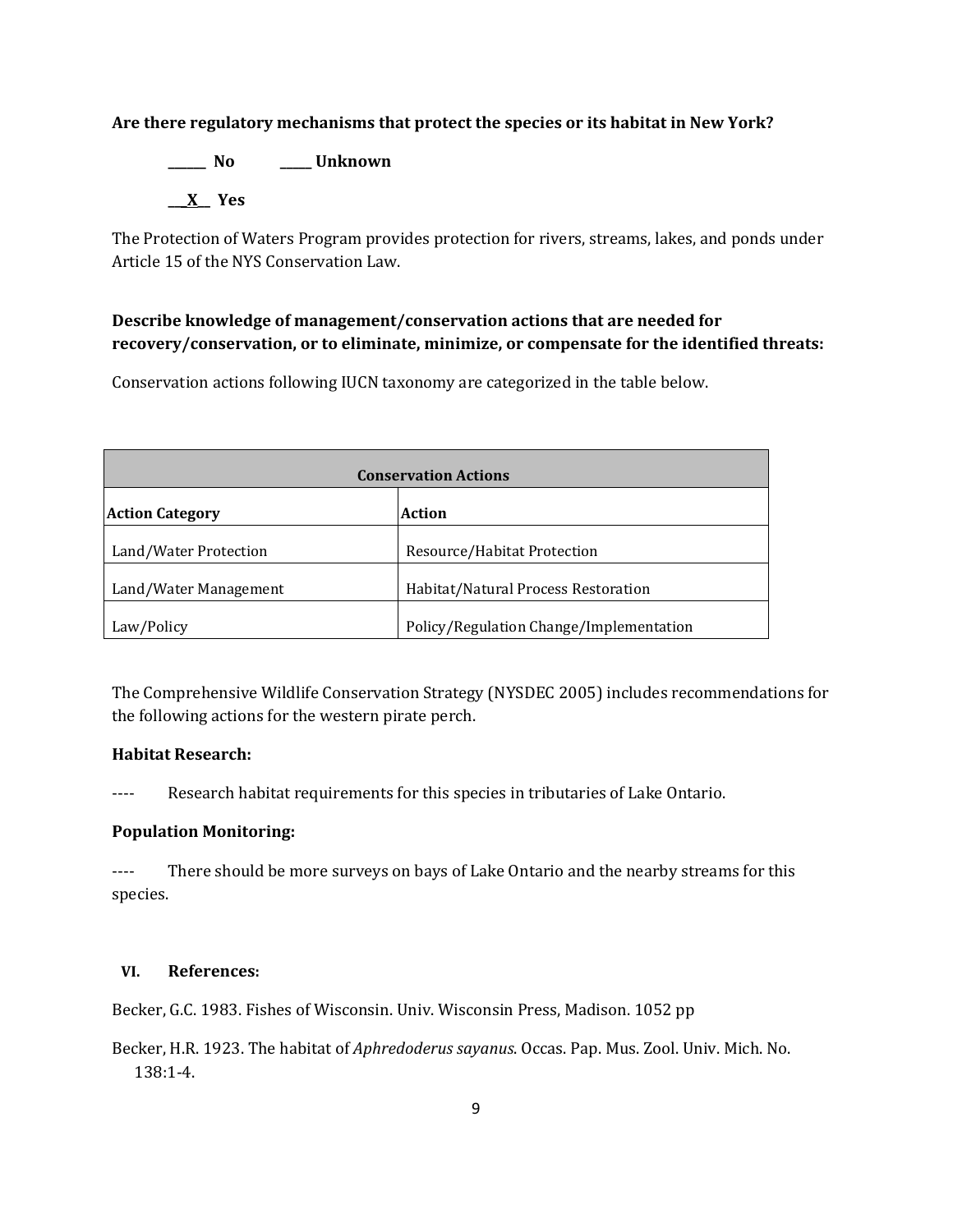- Boltz, J.M. and J.R. Stauffer. 1993. Systematics of *Aphredoderus sayanus* (Teleostei: Aphrododeridae). Copeia 1993:81-98.
- Carlson, D.M. 2001. Species accounts for the rare fishes of New York. N. Y. S. Dept. Env. Cons. Albany, NY.
- Carlson, D.M. 2012 (draft). Species accounts of inland fishes of NYS considered as imperiled, 2012. NYDEC Watertown, NY
- Hall, G.E. and R.M Jenkins. 1954. Notes on the age and growth of the pirate perch *Aphredoderus sayanus* in Oklahoma. Copeia 1954 (1):69.
- Haynes, J.M. 1987. Preliminary survey of fish communities of the Braddock Bay watershed. State Univ. New York at Brockport, Brockport.
- Haynes, J.M. 1994. Survey of Buttonwood Creek, Monroe County, NY to determine habitat availability for and relative abundance of a species of special concern, the pirate perch (Aphredoderus sayanus) for Monroe County Department Transportation, Rochester, author at State Univ. New York at Brockport, Brockport, NY.
- Huish, M.T. and M.E. Shepherd 1975. Life history and ecology of the pirate perch, *Aphredoderus sayanus* (Gilliams). Journal of the Elisha Mitchell Scientific Society 91:76.
- Jenkins, R.E. and N.M. Burkhead. 1994. Freshwater fishes of Virginia. Am. Fish. Soc. Bethesda, MD
- Lee, D.S., et. al. 1980. Atlas of North American freshwater fishes. North Carolina State Mus. Nat. His. 867 pp.
- Murdy, E.O. and J.W.E. Wortham, Fr. 1980. Contributions to the reproductive biology of the eastern pirate perch, Aphredoderus sayanus. Va. J. Sci. 31(1):20-27.
- NatureServe. 2012. NatureServe Explorer: An online encyclopedia of life [web application]. Version 7.1. NatureServe, Arlington, Virginia. Available http://www.natureserve.org/explorer. (Accessed: May 9, 2012).
- Page, L.M. and B.M. Burr. 1991. A field guide of freshwater fishes, North America north of Mexico. Houghton Mifflin Co. Boston. 432 pp.
- Parker, N.C. and B.A. Simco. 1975. Activity patterns, feeding and behavior of the pirate perch *Aphredoderus sayanus*. Copeia 1975(3):572-574.
- Poly, W.J. and J.E. Wetzel. 2000. Transbrachioral spawning: novel reproductive strategy observed for the pirate perch *Aphredoderus sayanus* (Aphredoderidae). Ichthyol. Explor. Freshwaters 14(2):151-158.
- Shepherd, M.E. and M.T. Huish. 1978. Age, growth, and diet of the pirate perch in a coastal plain stream of North Carolina. Trans. Am. Fish. Soc. 107(3):457-459.